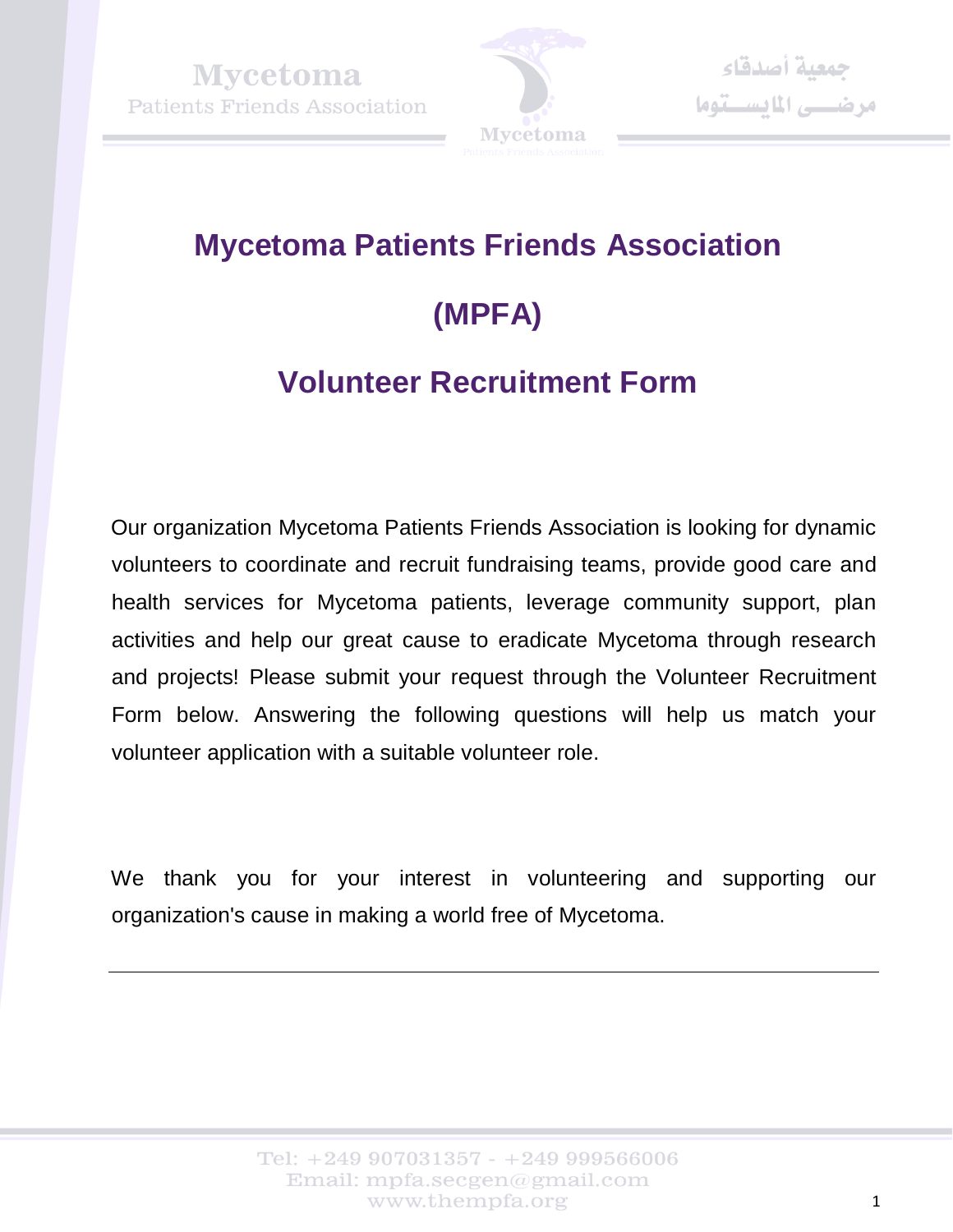



#### **Which of the following volunteering position do you want to apply for?**

- o Information/Advice Helpline Volunteer
- o Fundraising Volunteer Coordinator
- O Special Events Volunteer Coordinator
- O Volunteer Administrative Coordinator (Front Desk)
- O Other:

**Why do you want to volunteer? Or, what do you want to gain from this volunteer experience?**

**Mention the experiences you find relevant for any of the above programs.** 

**What are your interests / hobbies?**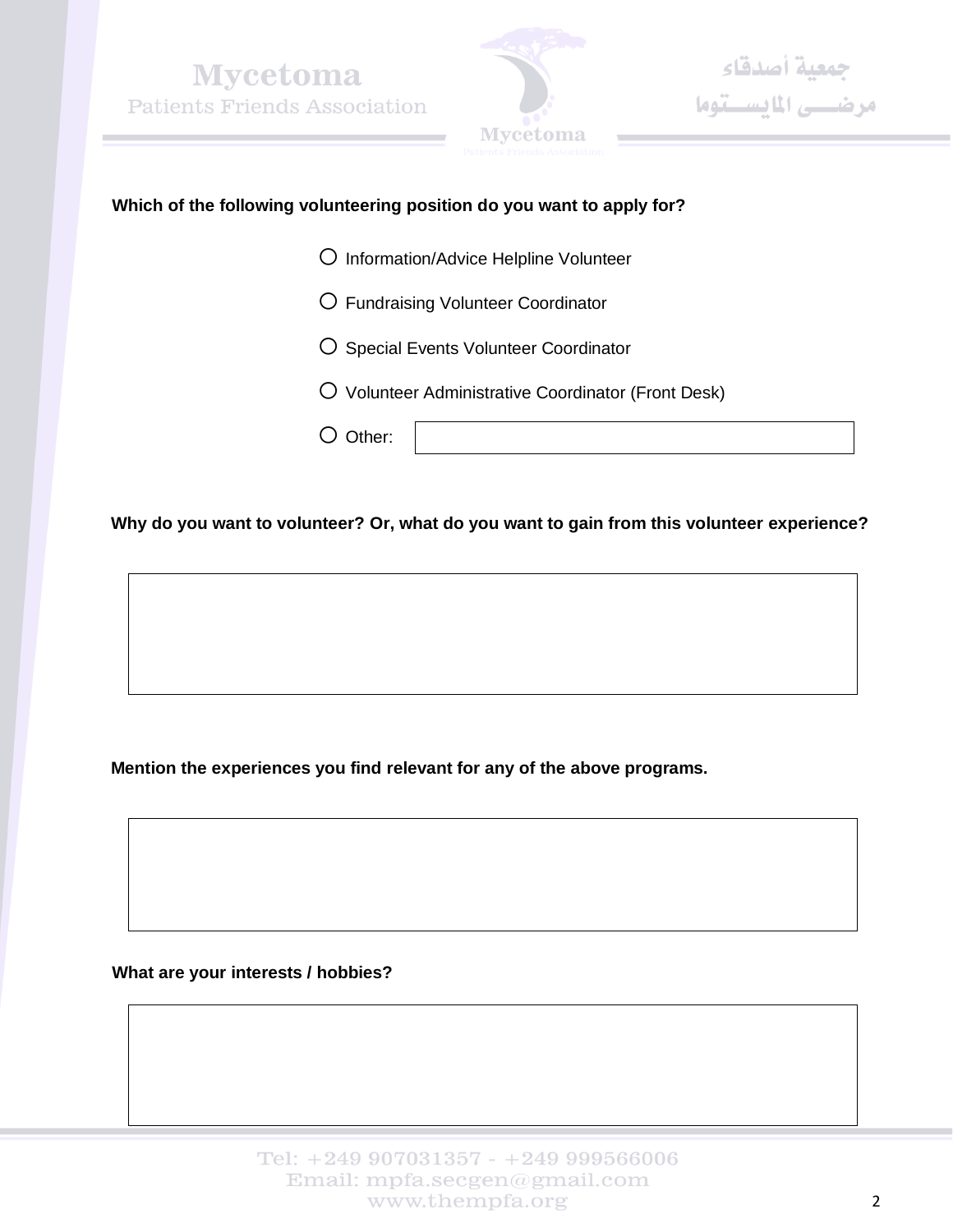



جمعية أصدقاء<br>مرضــــى المايســتوما

#### **Where did you hear about our volunteering opportunities?**

- □ Newspaper  $\Box$  Email □ Advertisement □ Online Search Referred by Friend
- $\Box$  Other

#### **How often could you spare your time to volunteer with us?**

- $O$  Once a week  $O$  Once a month
- O Other:

**When are you available for voluntary work?**

 $\square$  Totally Flexible

|           | Monday | Tuesday | Wednesday | Thursday | Friday | Saturday | Sunday |
|-----------|--------|---------|-----------|----------|--------|----------|--------|
|           |        |         |           |          |        |          |        |
| Morning   |        |         |           |          |        |          |        |
|           |        |         |           |          |        |          |        |
| Afternoon |        |         |           |          |        |          |        |
|           |        |         |           |          |        |          |        |
| Evening   |        |         |           |          |        |          |        |
|           |        |         |           |          |        |          |        |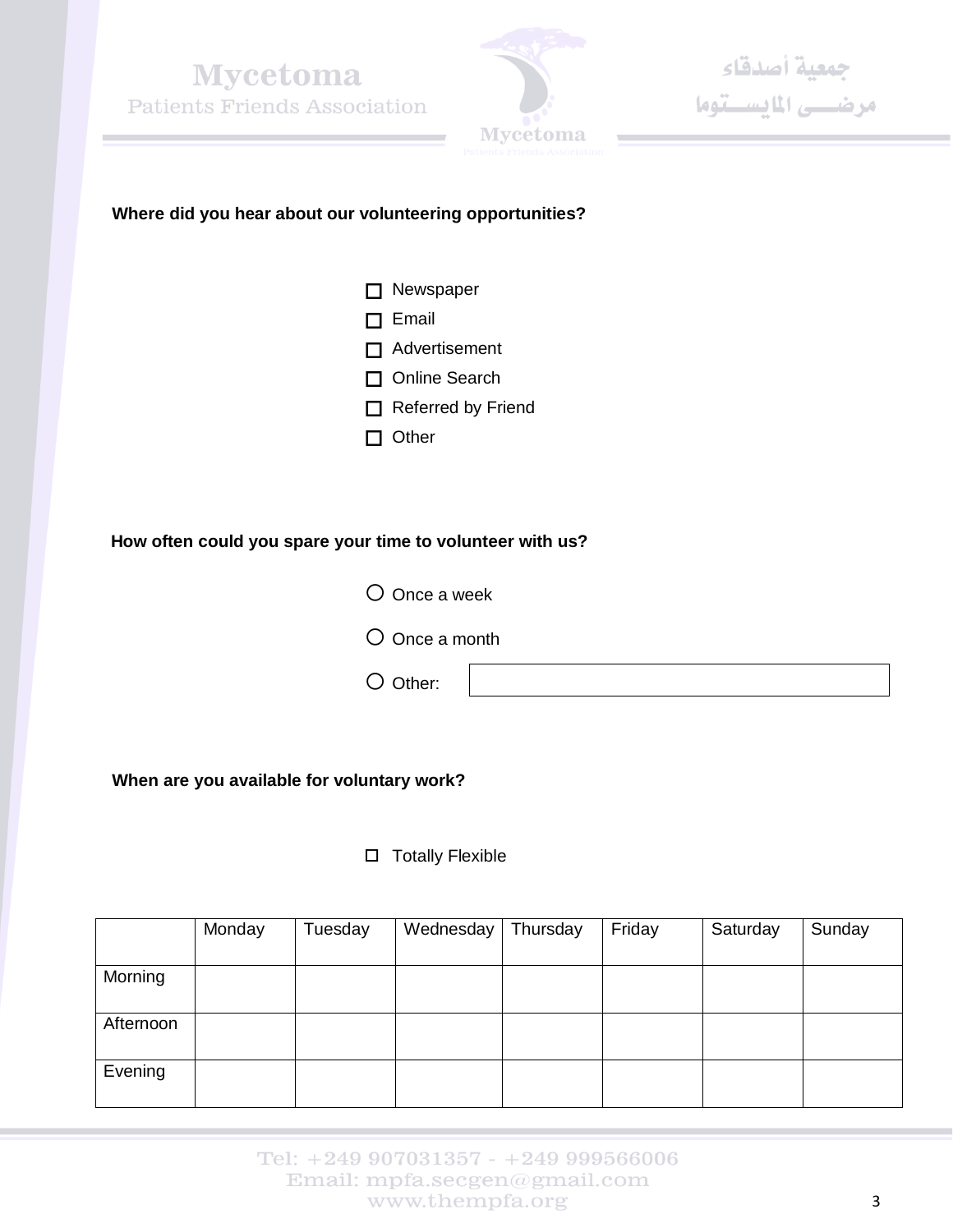**Mycetoma Patients Friends Association** 



### **References:**

| Volunteer's Name*:                                                                                                                      |                        |          |  |  |  |  |
|-----------------------------------------------------------------------------------------------------------------------------------------|------------------------|----------|--|--|--|--|
| Birth date*:<br>(Day/Month/Year)                                                                                                        |                        |          |  |  |  |  |
| Email*:<br>The email provided will be used for your personal account registration and<br>for our newsletter subscription at thempfa.com |                        |          |  |  |  |  |
| Phone*:                                                                                                                                 |                        |          |  |  |  |  |
| Address*:                                                                                                                               | <b>Street Address:</b> |          |  |  |  |  |
|                                                                                                                                         | City:                  | State:   |  |  |  |  |
|                                                                                                                                         | Postal/Zip Code:       | Country: |  |  |  |  |

| <b>Current Occupation / Study:</b>          |  |  |  |  |  |
|---------------------------------------------|--|--|--|--|--|
|                                             |  |  |  |  |  |
| Work                                        |  |  |  |  |  |
| $\Box$ Full time                            |  |  |  |  |  |
| $\Box$ Part time                            |  |  |  |  |  |
| Study                                       |  |  |  |  |  |
| $\Box$ Full time                            |  |  |  |  |  |
| $\Box$ Part time                            |  |  |  |  |  |
|                                             |  |  |  |  |  |
| Highest Level of Education (with details) : |  |  |  |  |  |
|                                             |  |  |  |  |  |
|                                             |  |  |  |  |  |
|                                             |  |  |  |  |  |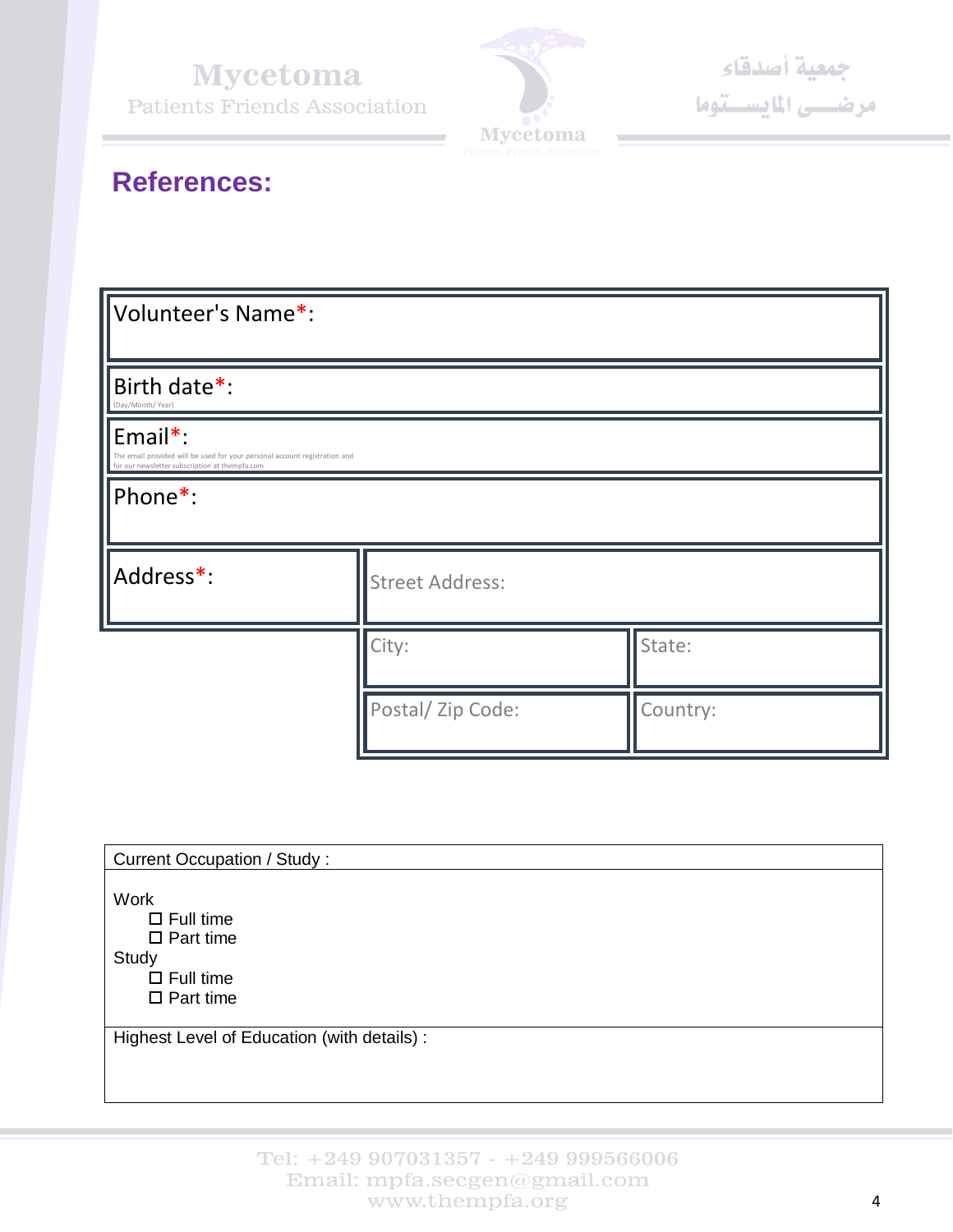**Mycetoma Patients Friends Association** 



جمعية أصدقاء<br>مرضــــى المايســتوما

If you have any queries when completing this application form, please contact us by either Phone *(+249 90703157 - +249 999566006)* or Email *[\(mpfa.secgen@gmail.com\)](mailto:mpfa.secgen@gmail.com)*

If you would like to find out more about *(MPFA)* Mycetoma Patients Friends Association, log onto our website [www.thempfa.org](http://www.thempfa.org/)

Is there any additional information you would like to bring to our attention?

#### **Our Policy**

It is the policy of this organization to provide equal opportunities without regard to race, color, religion, national origin, gender, age, or disability. Thank you for completing this application form and for your interest in volunteering with us.

#### **Privacy Statement**

The personal information on this form is being collected for the purposes of recruiting and selecting volunteers wishing to work in Mycetoma Patients Friends Association. The information may also be required for evaluation purposes. Any evaluation reports developed will not identify individual volunteers by name. This information may be shared with MPFA supporting programs, partner organizations and funding bodies.

#### **Agreement and Signature**

By signing this form, I declare that the information I have provided is true. All my actions as a volunteer will reflect the ethos of Mycetoma Patients Friends Association goals, values, vision and missions.

Signed \_\_\_\_\_\_\_\_\_\_\_\_\_\_\_\_\_\_\_\_\_\_\_\_\_\_\_\_\_\_\_\_\_\_\_\_\_\_ Date \_\_\_\_\_\_\_\_\_\_\_\_\_\_\_\_\_\_\_\_\_\_\_\_\_\_